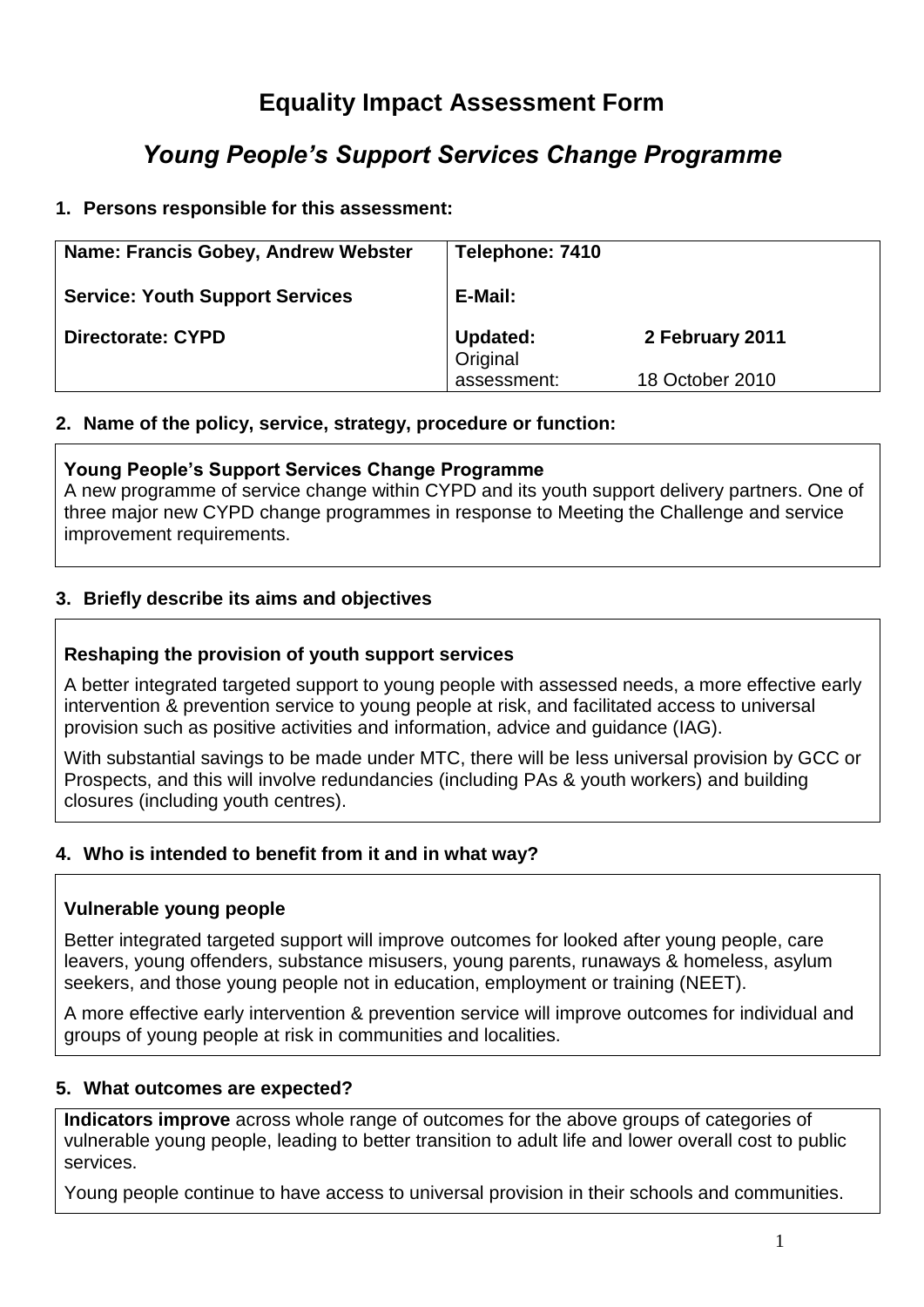Local authority long-term risk is reduced by means of MTC savings.

# **6. Have you consulted on this policy, service, strategy, procedure or function?**

**Initial commissioning consultation** across Cabinet, CYPD, NHSG and Prospects (GCC's contractor for integrated management of youth support services and provision of the connexions service) in developing the proposal.

**Planned specific consultations** with young people, workforce, unions, major partners, VCS & community groups, schools, and with the general public via a website have your say process from Nov 2010 to Feb 2011 – alongside the GCC Budget consultation.

**Actions:** Equalities impact questions were included in these consultations and responses collated.

As a result of this feedback, proposals for the new service include: direct engagement with diverse groups of young people, ongoing provision of work with disabled young people in each district, careful consideration of the needs of young carers. Negotiations with parish, district & community organisations and equality groups in local areas will continue to mitigate the impacts of the changes and secure ongoing universal work with young people.

The young people's service change programme are also mindful of the potential equalities impacts arising from wider resource and service changes affecting young people, and seek to mitigate these through close partnership working.

## **7. What evidence has been used for this assessment: e.g. Research, previous consultations, MAIDEN?**

Proposals have been built upon extensive internal and external research and inspection evidence, such as the CYP needs analysis, monitoring of the Prospects contract, the review and restructure of Post-16 work, the 2010 Scrutiny report into positive activities, the YOS inspection, Ofsted conclusions on integrated youth support etc.

# **8. Could a particular group be affected differently in either a negative or positive way?**

#### **Please evidence that you have used the Consultation toolkit and planning template<http://staffnet/index.cfm?articleid=5203>**

|     | Negative | <b>Positive</b> | <b>Neutral</b> | <b>Evidence</b>                                                                                                                                                                                                                  |
|-----|----------|-----------------|----------------|----------------------------------------------------------------------------------------------------------------------------------------------------------------------------------------------------------------------------------|
| Age | ×        |                 |                | Affects young people as a whole, but the<br>more focused approach to young people at  <br>risk or with identified needs, might lead to a<br>perception that certain age bands of young<br>people are adversely affected, such as |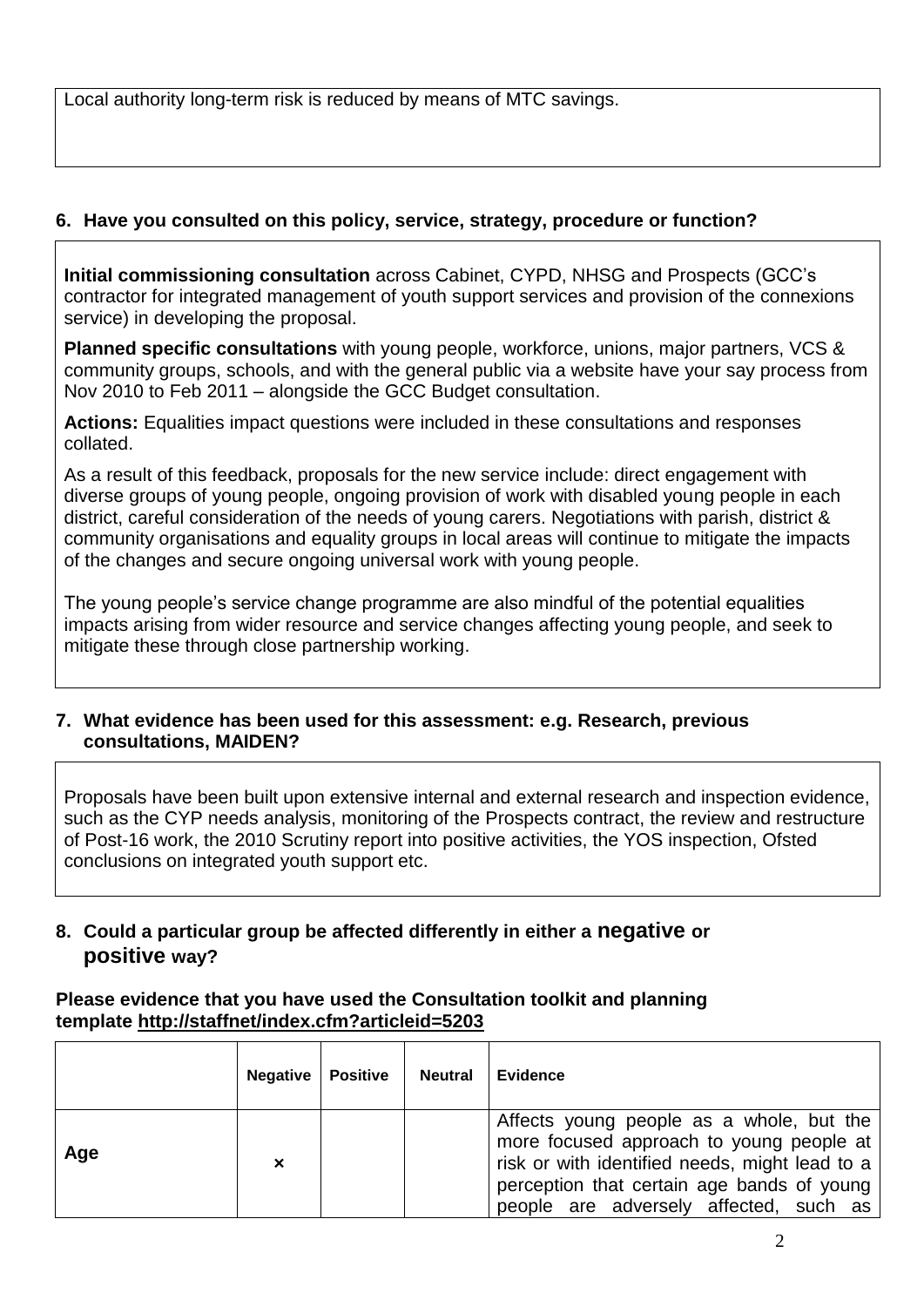|                                                                                 |                                                                                                                                                                                                                                                                                                                                                                                                                                                           |  |                           | young people 10-13 using youth centres.                                                                                                                                                                                                                                                                                                                                                                                                                                         |  |  |
|---------------------------------------------------------------------------------|-----------------------------------------------------------------------------------------------------------------------------------------------------------------------------------------------------------------------------------------------------------------------------------------------------------------------------------------------------------------------------------------------------------------------------------------------------------|--|---------------------------|---------------------------------------------------------------------------------------------------------------------------------------------------------------------------------------------------------------------------------------------------------------------------------------------------------------------------------------------------------------------------------------------------------------------------------------------------------------------------------|--|--|
|                                                                                 |                                                                                                                                                                                                                                                                                                                                                                                                                                                           |  |                           |                                                                                                                                                                                                                                                                                                                                                                                                                                                                                 |  |  |
| <b>Disability</b>                                                               | ×                                                                                                                                                                                                                                                                                                                                                                                                                                                         |  | $\boldsymbol{\mathsf{x}}$ | Reshaped service to continue<br>current<br>inclusive youth support service approach.<br>Some current building provision used by<br>disability groups.                                                                                                                                                                                                                                                                                                                           |  |  |
| Gender                                                                          |                                                                                                                                                                                                                                                                                                                                                                                                                                                           |  | $\boldsymbol{\mathsf{x}}$ | Reshaped service to continue<br>current<br>inclusive youth support service approach.                                                                                                                                                                                                                                                                                                                                                                                            |  |  |
| <b>Race including</b><br><b>Gypsy &amp; Traveller</b>                           | ×                                                                                                                                                                                                                                                                                                                                                                                                                                                         |  |                           | Highly likely to be a perception that any<br>reduction in universal service in Gloucester &<br>Cheltenham (whether redundancy or building<br>closure) adversely affects BME communities<br>concentrated in those areas.                                                                                                                                                                                                                                                         |  |  |
| <b>Religion or Belief</b>                                                       |                                                                                                                                                                                                                                                                                                                                                                                                                                                           |  | ×                         | Reshaped service to continue<br>current<br>inclusive youth support service approach.                                                                                                                                                                                                                                                                                                                                                                                            |  |  |
| <b>Sexual Orientation</b>                                                       |                                                                                                                                                                                                                                                                                                                                                                                                                                                           |  | ×                         | Reshaped service to continue<br>current<br>inclusive youth support service approach.                                                                                                                                                                                                                                                                                                                                                                                            |  |  |
| <b>Transgender</b>                                                              |                                                                                                                                                                                                                                                                                                                                                                                                                                                           |  | ×                         | Reshaped service to continue<br>current<br>inclusive youth support service approach.                                                                                                                                                                                                                                                                                                                                                                                            |  |  |
| Other groups: eg<br>Rural Isolation,<br>Long term<br>unemployed,<br>Deprivation | ×                                                                                                                                                                                                                                                                                                                                                                                                                                                         |  | $\boldsymbol{\mathsf{x}}$ | Highly likely to be a perception that any<br>reduction in universal service in rural areas<br>(whether redundancy or building closure)<br>adversely affects isolated communities.                                                                                                                                                                                                                                                                                               |  |  |
| <b>Health Inequality</b>                                                        |                                                                                                                                                                                                                                                                                                                                                                                                                                                           |  |                           | Likely positive impact on young people at<br>risk.                                                                                                                                                                                                                                                                                                                                                                                                                              |  |  |
| <b>Community</b><br><b>Cohesion</b>                                             | Describe how the proposed<br>activity, policy, strategy,<br>service, procedure or function<br>will contribute to Community<br>Cohesion.<br>You will need to consider;<br>Is there equality between<br>those who will and won't<br>benefit from the proposal?<br>Are there strong relationships<br>between groups and<br>communities in the area<br>affected and will the proposed<br>action promote positive<br>relationships?<br>Does the proposal bring |  |                           | On the positive side, communities may be<br>galvanised into offering or supporting more<br>local provision at a universal level for young<br>people (though with more Big Society<br>potential from communities with greater<br>resources).<br>On the negative side, communities (including<br>young people) could see the targeting of<br>provision towards young people at risk partly<br>because of their locality as divisive.<br>Young people might interpret the focus on |  |  |
|                                                                                 | groups / communities into<br>increased contact with each<br>other                                                                                                                                                                                                                                                                                                                                                                                         |  |                           | being at risk as an incentive to get into<br>trouble to get a service.                                                                                                                                                                                                                                                                                                                                                                                                          |  |  |

#### **9. If you have identified a negative impact in question 8, what actions have you undertaken or do you plan to undertake to lessen or negate this impact?**

| Action(s): | How will this action be    | When will policy /   | Carried to   Carried to |          |
|------------|----------------------------|----------------------|-------------------------|----------|
|            | <b>Monitored/Evaluated</b> | service / strategy / | $\vert$ Level 2?        | Level 3? |